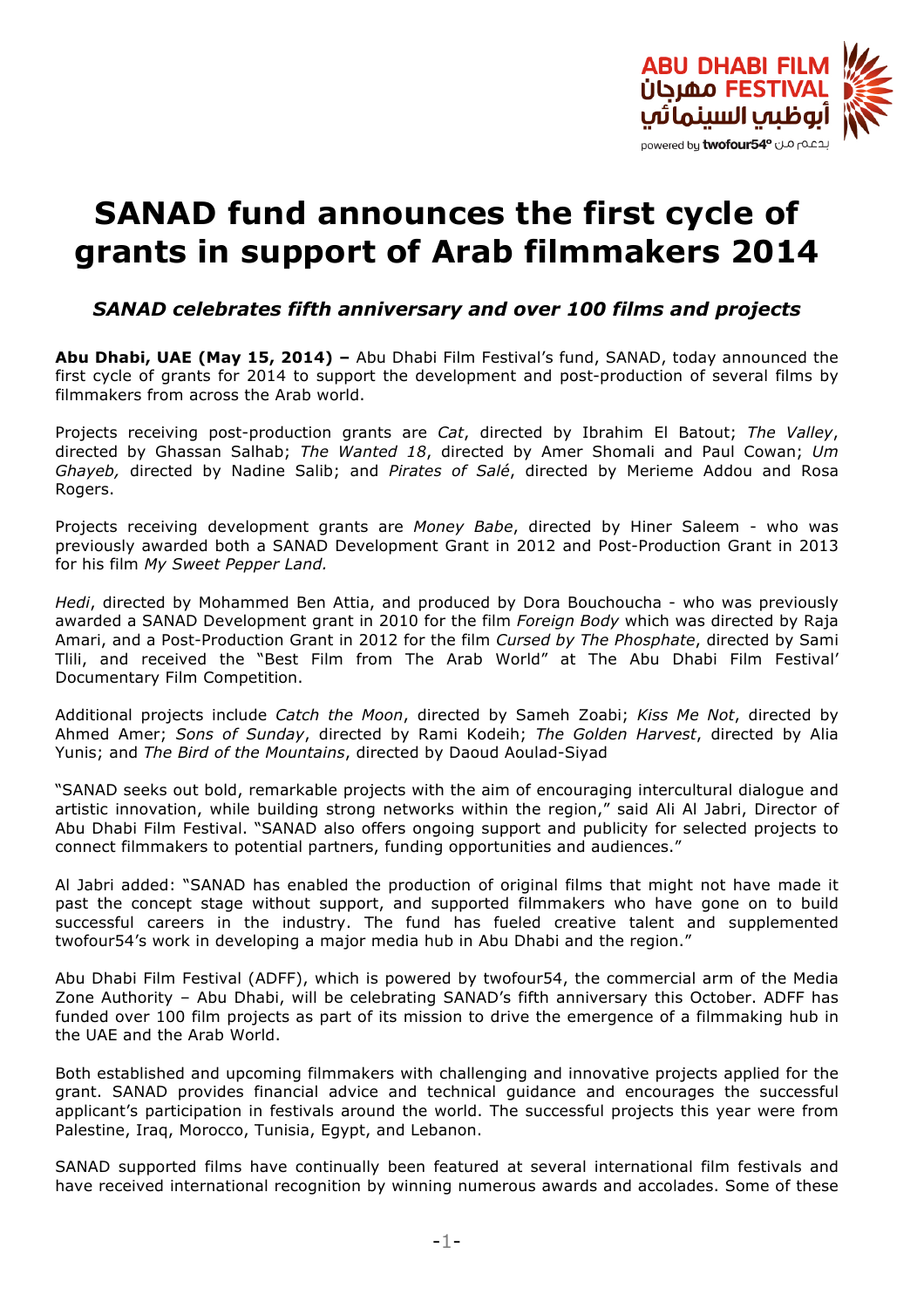

films have been showcased at Cannes, 'After the Battle', directed by Yousry Nasrallah was in competition for the 2012 edition, 'My Sweet Pepper Land' by Hiner Saleem was shown in Un Certain Regard 2013, and 'On the Edge' by Leila Kilani was at The Directors' Fortnight 2011.

'The Good, The Bad, and the Politician' directed by Tamer Ezzat, Ayten Amin and Amr Salama and "As We are Catching the Copra" by Hala Al Abdallah, both funded by SANAD, were selected by the Venice Film Festival.

SANAD films have played a leading role in the selection of Arab films at the Toronto International Film Festival throughout the past four years. Some of these selected films were 'Death for Sale' by Faouzi Bensaïdi, and 'In My Mothers Arms' by Atia and Mohamed Jabarah Al-Daradji. The Arab films selected at last year's Berlinale included three films supported by SANAD; 'When I Saw You' by Annemarie Jacir, 'Coming Forth By Day' by Hala Lotfy and 'A World Not Ours' by Mahdi Fleifel, which was showcased at more than 100 international festivals, and gained more than 30 awards. This is a testament to SANAD's commitment in supporting projects by Arab filmmakers, while in development, and later as they begin post production.

Many films supported by SANAD have been recognised by leading international film festivals and have won prestigious awards globally. This is a testament to SANAD's commitment in supporting Arab projects with grants up to US\$20,000 for development and up to \$60,000 for post-production.

### **-ENDS-**

## **For further information, please contact:**

William Royce, twofour54: D: +971050 614 6653 , E: william.royce@twofour54.com

To contact the Press Office, email press@adff.ae Pictures and Footage can be downloaded from our FTP server. https://abudhabifilmfestival.exavault.com User: adffpress Password:Pr3ssadff

## **About The Abu Dhabi Film Festival**

The Abu Dhabi Film Festival (ADFF), powered by twofour54, is presented each October to help create a vibrant film culture throughout the region. With a focus on Arab cinema and the wealth of emerging and established film talent from around the world, ADFF has become one of the most anticipated cultural events in Abu Dhabi, helping to enhance the Emirate as a hub of creativity.

Abu Dhabi Film Festival is committed to curating exceptional programs and engaging and educating the local community with their own and other cultures through the art of cinema. The films of Arab film directors are presented in competition with the ones of the most respected filmmakers from all over the world.

## **About twofour54**

twofour54, the commercial arm of the Media Zone Authority-Abu Dhabi, is one of the Middle East and North Africa (MENA) region's leading media and entertainment hubs. As part of its mission, twofour54 is driving the development of the creative industries in the region, supporting talent and content development initiatives, creativity and young entrepreneurs.